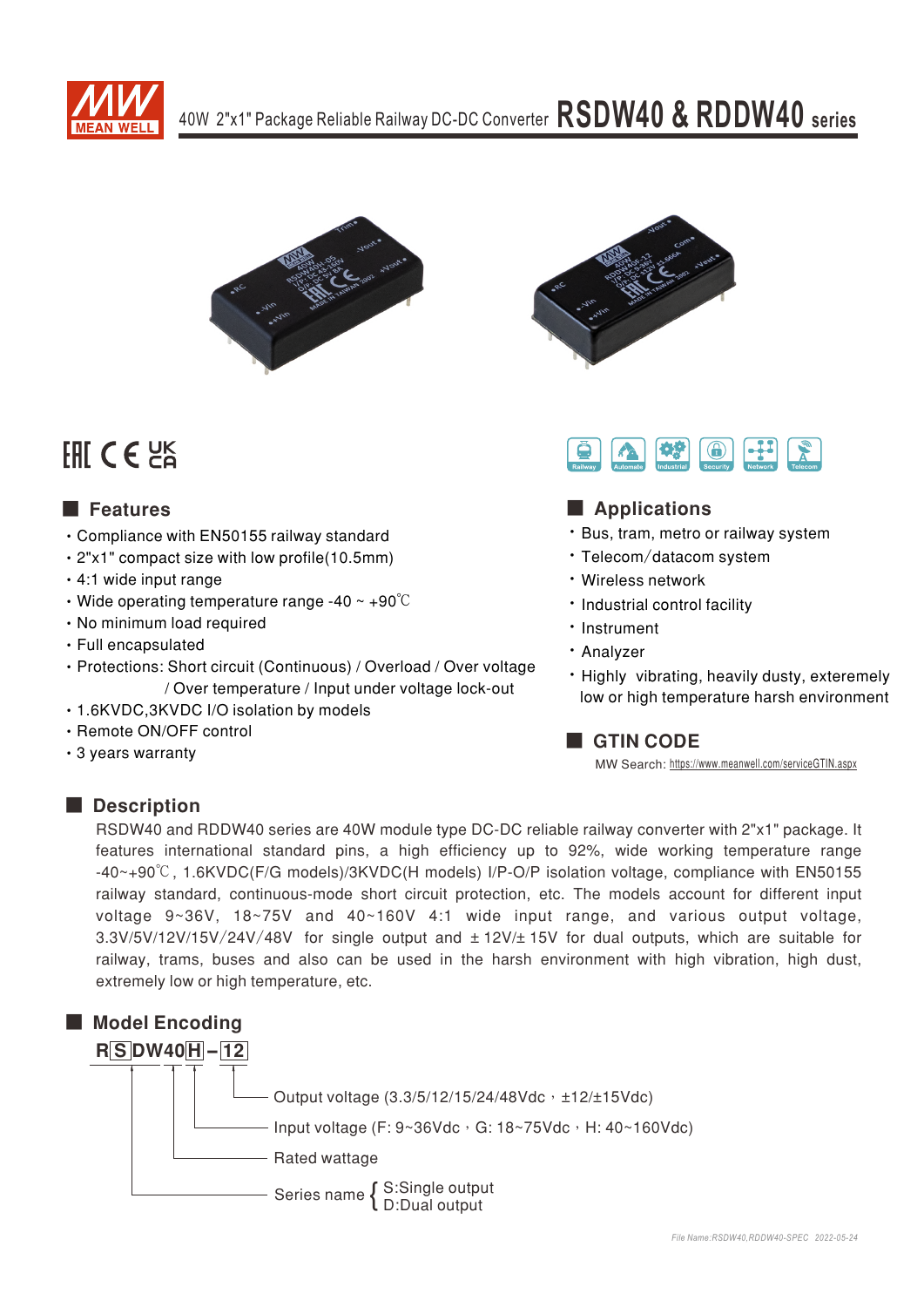

| <b>MODEL SELECTION TABLE</b> |                              |                           |                      |                |                  |                             |                                 |  |  |  |  |  |  |
|------------------------------|------------------------------|---------------------------|----------------------|----------------|------------------|-----------------------------|---------------------------------|--|--|--|--|--|--|
|                              |                              | <b>INPUT</b>              |                      |                | <b>OUTPUT</b>    |                             |                                 |  |  |  |  |  |  |
| <b>ORDER NO.</b>             | <b>INPUT VOLTAGE</b>         |                           | <b>INPUT CURRENT</b> | <b>OUTPUT</b>  | <b>OUTPUT</b>    | <b>EFFICIENCY</b><br>(Typ.) | <b>CAPACITOR LOAD</b><br>(MAX.) |  |  |  |  |  |  |
|                              | (RANGE)                      | <b>NO LOAD</b>            | <b>FULL LOAD</b>     | <b>VOLTAGE</b> | <b>CURRENT</b>   |                             |                                 |  |  |  |  |  |  |
| <b>RSDW40F-03</b>            |                              | 15mA                      | 1.6A                 | 3.3V           | 10A              | 89%                         | 26600µF                         |  |  |  |  |  |  |
| <b>RSDW40F-05</b>            | Normal 24V<br>$(9 - 36V)$    | 15mA                      | 1.9A                 | 5V             | 8A               | 89%                         | 20000µF                         |  |  |  |  |  |  |
| <b>RSDW40F-12</b>            |                              | 15 <sub>m</sub> A         | 1.9A                 | 12V            | 3.333A           | 92%                         | 3900µF                          |  |  |  |  |  |  |
| <b>RSDW40F-15</b>            |                              | 15mA                      | 1.9A                 | 15V            |                  | 92%                         | 2600µF                          |  |  |  |  |  |  |
| <b>RDDW40F-12</b>            |                              | 15mA                      | 1.95A                | ±12V           | $0 - \pm 1.666A$ | 89%                         | *2600µF                         |  |  |  |  |  |  |
| <b>RDDW40F-15</b>            |                              | 15mA<br>1.95A             |                      | ±15V           | $0 - \pm 1.333A$ | 90%                         | *1600µF                         |  |  |  |  |  |  |
| <b>RSDW40G-03</b>            |                              | 15mA                      | 0.85A                | 3.3V           | 10A              | 88%                         | 26600µF                         |  |  |  |  |  |  |
| <b>RSDW40G-05</b>            |                              | 15mA                      | 1A                   | 5V             | 8A               | 90%                         | 20000µF                         |  |  |  |  |  |  |
| <b>RSDW40G-12</b>            | Normal 48V                   | 15mA                      | 1A                   | 12V            | 3.333A           | 92%                         | 3900µF                          |  |  |  |  |  |  |
| <b>RSDW40G-15</b>            | $(18 - 75V)$                 | 15mA                      | 1A                   | 15V            | 2.666A           | 92%                         | 2600µF                          |  |  |  |  |  |  |
| <b>RDDW40G-12</b>            |                              | 15mA                      | 1A                   | ±12V           | $0 - \pm 1.666A$ | 90%                         | *2600µF                         |  |  |  |  |  |  |
| <b>RDDW40G-15</b>            |                              | 15mA<br>$1A$              |                      | ±15V           | $0 - \pm 1.333A$ | 90%                         | *1600µF                         |  |  |  |  |  |  |
| <b>RSDW40H-05</b>            |                              | 10 <sub>m</sub> A         | 0.5A                 | $5\mathrm{V}$  | 8A               | 88.5%                       | 20000µF                         |  |  |  |  |  |  |
| <b>RSDW40H-12</b>            | Normal 110V<br>$(40 - 160V)$ | 10 <sub>m</sub> A         | 0.5A                 | 12V            | 3.333A           | 89%                         | 3900µF                          |  |  |  |  |  |  |
| <b>RSDW40H-24</b>            |                              | 10mA                      |                      | <b>24V</b>     | 1.667A           | 89%                         | 1300µF                          |  |  |  |  |  |  |
| <b>RSDW40H-48</b>            |                              | 10 <sub>m</sub> A<br>0.5A |                      | 48V            | 0.833A           | 89%                         | $220\mu F$                      |  |  |  |  |  |  |

\* For each output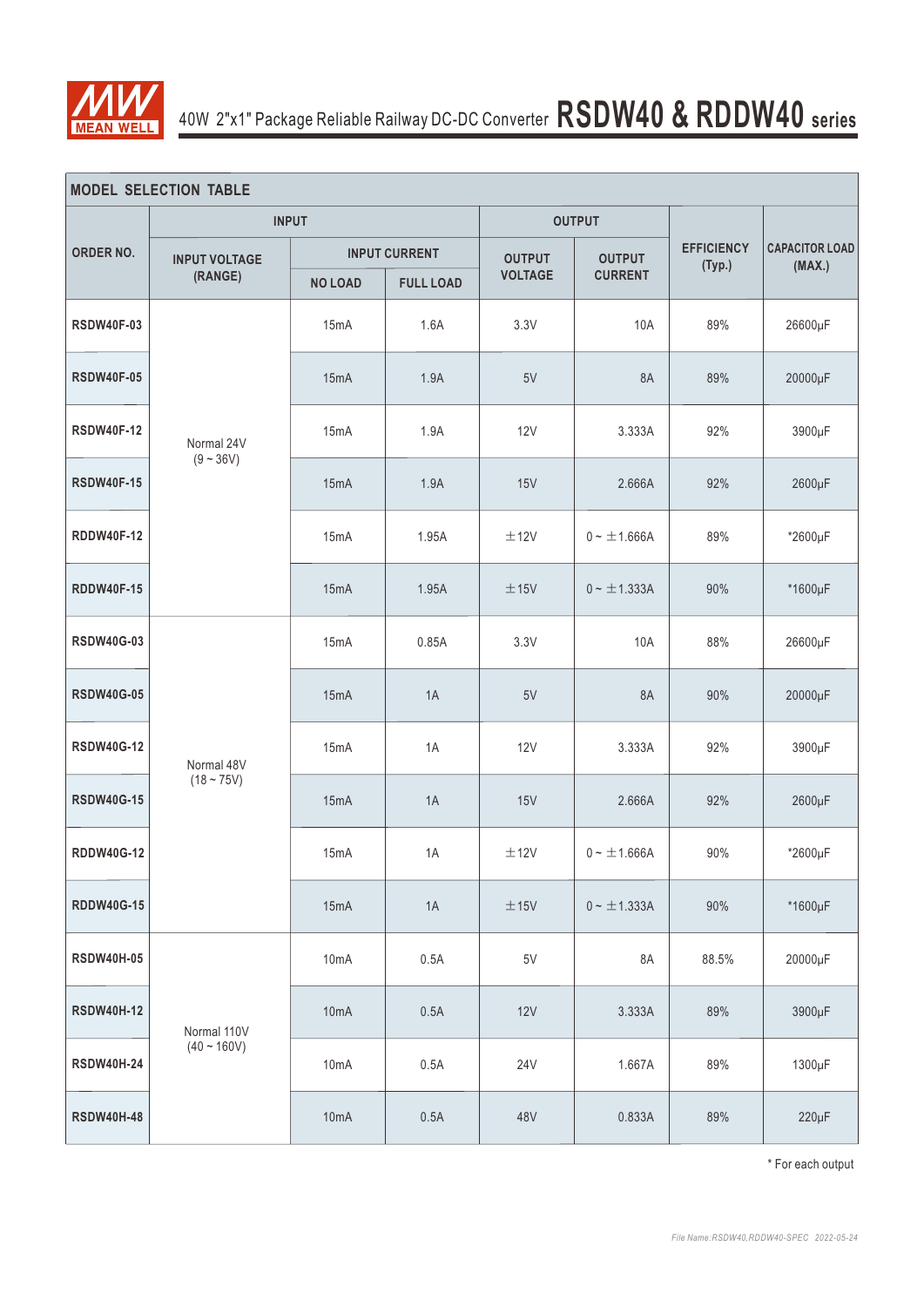

| <b>SPECIFICATION</b>   |                                                                                                                                                                                                                                                                                                                                                                                                                                                                                                                                                                                                                                                                                                                                                          |                                                                                                  |                                                                                                                         |                                           |  |  |  |  |  |  |  |  |  |
|------------------------|----------------------------------------------------------------------------------------------------------------------------------------------------------------------------------------------------------------------------------------------------------------------------------------------------------------------------------------------------------------------------------------------------------------------------------------------------------------------------------------------------------------------------------------------------------------------------------------------------------------------------------------------------------------------------------------------------------------------------------------------------------|--------------------------------------------------------------------------------------------------|-------------------------------------------------------------------------------------------------------------------------|-------------------------------------------|--|--|--|--|--|--|--|--|--|
|                        | <b>VOLTAGE RANGE</b>                                                                                                                                                                                                                                                                                                                                                                                                                                                                                                                                                                                                                                                                                                                                     | F: 9~36Vdc, G: 18~75Vdc, H: 40~160Vdc                                                            |                                                                                                                         |                                           |  |  |  |  |  |  |  |  |  |
|                        | <b>SURGE VOLTAGE (100ms max.)</b>                                                                                                                                                                                                                                                                                                                                                                                                                                                                                                                                                                                                                                                                                                                        | 24Vin models: 50Vdc, 48Vin models: 100Vdc, 110Vin models: 200Vdc                                 |                                                                                                                         |                                           |  |  |  |  |  |  |  |  |  |
| <b>INPUT</b>           | <b>FILTER</b>                                                                                                                                                                                                                                                                                                                                                                                                                                                                                                                                                                                                                                                                                                                                            | Pi type                                                                                          |                                                                                                                         |                                           |  |  |  |  |  |  |  |  |  |
|                        | <b>PROTECTION</b>                                                                                                                                                                                                                                                                                                                                                                                                                                                                                                                                                                                                                                                                                                                                        |                                                                                                  | Fuse recommended. 24Vin models: 8A delay time Type, 48Vin models: 4A delay time Type, 110Vin models: 2A delay time Type |                                           |  |  |  |  |  |  |  |  |  |
|                        | <b>VOLTAGE ACCURACY</b>                                                                                                                                                                                                                                                                                                                                                                                                                                                                                                                                                                                                                                                                                                                                  | ±1%                                                                                              |                                                                                                                         |                                           |  |  |  |  |  |  |  |  |  |
|                        | <b>RATED POWER</b>                                                                                                                                                                                                                                                                                                                                                                                                                                                                                                                                                                                                                                                                                                                                       | 40W                                                                                              |                                                                                                                         |                                           |  |  |  |  |  |  |  |  |  |
|                        | <b>RIPPLE &amp; NOISE</b><br>Note.2                                                                                                                                                                                                                                                                                                                                                                                                                                                                                                                                                                                                                                                                                                                      | Single output models: 3.3Vo~15Vo: 100mVp-p, 24Vo~48Vo: 150mVp-p<br>Dual output models: 125mVp-p  |                                                                                                                         |                                           |  |  |  |  |  |  |  |  |  |
| <b>OUTPUT</b>          |                                                                                                                                                                                                                                                                                                                                                                                                                                                                                                                                                                                                                                                                                                                                                          | <b>LINE REGULATION Note.3</b> Single output models: $\pm 0.2$ %, Dual output models: $\pm 0.5$ % |                                                                                                                         |                                           |  |  |  |  |  |  |  |  |  |
|                        |                                                                                                                                                                                                                                                                                                                                                                                                                                                                                                                                                                                                                                                                                                                                                          | <b>LOAD REGULATION Note.4</b> Single output models: $\pm$ 0.5%, Dual output models: $\pm$ 1%     |                                                                                                                         |                                           |  |  |  |  |  |  |  |  |  |
|                        | <b>CROSS REGULATION</b>                                                                                                                                                                                                                                                                                                                                                                                                                                                                                                                                                                                                                                                                                                                                  | $\pm$ 5% @ 25%~100% load for 24Vin/48Vin models                                                  |                                                                                                                         |                                           |  |  |  |  |  |  |  |  |  |
|                        | SWITCHING FREQUENCY (Typ.) 250KHz                                                                                                                                                                                                                                                                                                                                                                                                                                                                                                                                                                                                                                                                                                                        |                                                                                                  |                                                                                                                         |                                           |  |  |  |  |  |  |  |  |  |
|                        |                                                                                                                                                                                                                                                                                                                                                                                                                                                                                                                                                                                                                                                                                                                                                          | <b>EXTERNAL TRIM ADJ. RANGE (Typ.)</b> $\pm$ 10% (Single output model only)                      |                                                                                                                         |                                           |  |  |  |  |  |  |  |  |  |
|                        | <b>SHORT CIRCUIT</b>                                                                                                                                                                                                                                                                                                                                                                                                                                                                                                                                                                                                                                                                                                                                     |                                                                                                  | Protection type : Continuous, automatic recovery                                                                        |                                           |  |  |  |  |  |  |  |  |  |
|                        |                                                                                                                                                                                                                                                                                                                                                                                                                                                                                                                                                                                                                                                                                                                                                          | 125 ~ 210% rated output power                                                                    |                                                                                                                         |                                           |  |  |  |  |  |  |  |  |  |
|                        | <b>OVERLOAD</b>                                                                                                                                                                                                                                                                                                                                                                                                                                                                                                                                                                                                                                                                                                                                          | Protection type : Recovers automatically after fault condition is removed                        |                                                                                                                         |                                           |  |  |  |  |  |  |  |  |  |
| <b>PROTECTION</b>      | <b>OVER VOLTAGE</b>                                                                                                                                                                                                                                                                                                                                                                                                                                                                                                                                                                                                                                                                                                                                      | Protection type : Clamp by diode                                                                 |                                                                                                                         |                                           |  |  |  |  |  |  |  |  |  |
|                        | <b>OVER TEMPERATURE</b>                                                                                                                                                                                                                                                                                                                                                                                                                                                                                                                                                                                                                                                                                                                                  | Tcase temperature 110°C max.                                                                     |                                                                                                                         |                                           |  |  |  |  |  |  |  |  |  |
|                        |                                                                                                                                                                                                                                                                                                                                                                                                                                                                                                                                                                                                                                                                                                                                                          | UNDER VOLTAGE LOCKOUT 24Vin: 8Vdc, 48Vin: 16Vdc, 110Vin: 34Vdc                                   |                                                                                                                         |                                           |  |  |  |  |  |  |  |  |  |
| <b>FUNCTION</b>        | <b>REMOTE CONTROL</b>                                                                                                                                                                                                                                                                                                                                                                                                                                                                                                                                                                                                                                                                                                                                    | Power ON: R.C~-Vin >3~12Vdc or open circuit<br>Power OFF: R.C~-Vin <1.2Vdc or short              |                                                                                                                         |                                           |  |  |  |  |  |  |  |  |  |
|                        | <b>COOLING</b>                                                                                                                                                                                                                                                                                                                                                                                                                                                                                                                                                                                                                                                                                                                                           | Free-air convection                                                                              |                                                                                                                         |                                           |  |  |  |  |  |  |  |  |  |
|                        | <b>WORKING TEMP.</b>                                                                                                                                                                                                                                                                                                                                                                                                                                                                                                                                                                                                                                                                                                                                     | -40 ~ +90 $^{\circ}$ C (Refer to "Derating Curve")                                               |                                                                                                                         |                                           |  |  |  |  |  |  |  |  |  |
|                        | <b>CASE TEMPERATURE</b>                                                                                                                                                                                                                                                                                                                                                                                                                                                                                                                                                                                                                                                                                                                                  | $+110^{\circ}$ C max.                                                                            |                                                                                                                         |                                           |  |  |  |  |  |  |  |  |  |
|                        | <b>WORKING HUMIDITY</b>                                                                                                                                                                                                                                                                                                                                                                                                                                                                                                                                                                                                                                                                                                                                  | 20% ~ 90% RH non-condensing                                                                      |                                                                                                                         |                                           |  |  |  |  |  |  |  |  |  |
| <b>ENVIRONMENT</b>     | <b>STORAGE TEMP., HUMIDITY</b>                                                                                                                                                                                                                                                                                                                                                                                                                                                                                                                                                                                                                                                                                                                           | $-55 \sim +125^{\circ}$ C, 10 ~ 95% RH non-condensing                                            |                                                                                                                         |                                           |  |  |  |  |  |  |  |  |  |
|                        | <b>TEMP. COEFFICIENT</b>                                                                                                                                                                                                                                                                                                                                                                                                                                                                                                                                                                                                                                                                                                                                 | 0.05% / $^{\circ}C$ (0 ~ 55 $^{\circ}C$ )                                                        |                                                                                                                         |                                           |  |  |  |  |  |  |  |  |  |
|                        | <b>SOLDERING TEMPERATURE</b>                                                                                                                                                                                                                                                                                                                                                                                                                                                                                                                                                                                                                                                                                                                             | 1.5mm from case of $1 \sim 3$ sec./260 $\degree$ C max.                                          |                                                                                                                         |                                           |  |  |  |  |  |  |  |  |  |
|                        | <b>VIBRATION</b>                                                                                                                                                                                                                                                                                                                                                                                                                                                                                                                                                                                                                                                                                                                                         | 10 ~ 500Hz, 2G 10min./1cycle, period for 60min. each along X, Y, Z axes                          |                                                                                                                         |                                           |  |  |  |  |  |  |  |  |  |
|                        | <b>SAFETY STANDARDS</b>                                                                                                                                                                                                                                                                                                                                                                                                                                                                                                                                                                                                                                                                                                                                  | EAC TP TC 020/2011(EAC TP TC 004 for 48Vin/110Vin type only) approved                            |                                                                                                                         |                                           |  |  |  |  |  |  |  |  |  |
|                        | <b>WITHSTAND VOLTAGE</b>                                                                                                                                                                                                                                                                                                                                                                                                                                                                                                                                                                                                                                                                                                                                 | 24Vin / 48Vin models: I/P-O/P 1.6KVDC, 110Vin models: 3KVDC                                      |                                                                                                                         |                                           |  |  |  |  |  |  |  |  |  |
|                        | <b>ISOLATION RESISTANCE</b>                                                                                                                                                                                                                                                                                                                                                                                                                                                                                                                                                                                                                                                                                                                              | I/P-O/P:1000M Ohms / 500VDC / 25°C / 70% RH                                                      |                                                                                                                         |                                           |  |  |  |  |  |  |  |  |  |
|                        | <b>ISOLATION CAPACITANCE (Typ.)</b>                                                                                                                                                                                                                                                                                                                                                                                                                                                                                                                                                                                                                                                                                                                      | 1500pF                                                                                           |                                                                                                                         |                                           |  |  |  |  |  |  |  |  |  |
|                        |                                                                                                                                                                                                                                                                                                                                                                                                                                                                                                                                                                                                                                                                                                                                                          | <b>Parameter</b>                                                                                 | <b>Standard</b>                                                                                                         | <b>Test Level / Note</b>                  |  |  |  |  |  |  |  |  |  |
|                        | <b>EMC EMISSION</b>                                                                                                                                                                                                                                                                                                                                                                                                                                                                                                                                                                                                                                                                                                                                      | Conducted                                                                                        | <b>BS EN/EN55032</b>                                                                                                    | Class A/B with external components        |  |  |  |  |  |  |  |  |  |
| <b>SAFETY &amp;</b>    |                                                                                                                                                                                                                                                                                                                                                                                                                                                                                                                                                                                                                                                                                                                                                          | Radiated                                                                                         | <b>BS EN/EN55032</b>                                                                                                    | (see page $6-7$ )                         |  |  |  |  |  |  |  |  |  |
| <b>EMC</b><br>(Note.5) |                                                                                                                                                                                                                                                                                                                                                                                                                                                                                                                                                                                                                                                                                                                                                          | <b>Parameter</b>                                                                                 | <b>Standard</b>                                                                                                         | <b>Test Level / Note</b>                  |  |  |  |  |  |  |  |  |  |
|                        |                                                                                                                                                                                                                                                                                                                                                                                                                                                                                                                                                                                                                                                                                                                                                          | <b>ESD</b>                                                                                       | BS EN/EN61000-4-2                                                                                                       | Level 2, $\pm$ 8KV air, $\pm$ 6KV contact |  |  |  |  |  |  |  |  |  |
|                        | <b>EMC IMMUNITY</b>                                                                                                                                                                                                                                                                                                                                                                                                                                                                                                                                                                                                                                                                                                                                      | <b>EFT/Burest</b>                                                                                | BS EN/EN61000-4-4                                                                                                       | Level 1, $\pm$ 2KV                        |  |  |  |  |  |  |  |  |  |
|                        |                                                                                                                                                                                                                                                                                                                                                                                                                                                                                                                                                                                                                                                                                                                                                          | Surge                                                                                            | BS EN/EN61000-4-5                                                                                                       | Level 1, $\pm$ 2KV Line-Line              |  |  |  |  |  |  |  |  |  |
|                        |                                                                                                                                                                                                                                                                                                                                                                                                                                                                                                                                                                                                                                                                                                                                                          | Conducted                                                                                        | BS EN/EN61000-4-6                                                                                                       | Level 2, 10V(e.m.f.)                      |  |  |  |  |  |  |  |  |  |
|                        |                                                                                                                                                                                                                                                                                                                                                                                                                                                                                                                                                                                                                                                                                                                                                          | 10A/m<br>BS EN/EN61000-4-8<br>Magnetic field                                                     |                                                                                                                         |                                           |  |  |  |  |  |  |  |  |  |
|                        | <b>RAILWAY STANDARD</b>                                                                                                                                                                                                                                                                                                                                                                                                                                                                                                                                                                                                                                                                                                                                  | EN50155 / IEC60571 including EN61373 for shock & vibration, EN50121-3-2 for EMC                  |                                                                                                                         |                                           |  |  |  |  |  |  |  |  |  |
|                        | <b>MTBF</b>                                                                                                                                                                                                                                                                                                                                                                                                                                                                                                                                                                                                                                                                                                                                              | 779Khrs MIL-HDBK-217F(25°C)                                                                      |                                                                                                                         |                                           |  |  |  |  |  |  |  |  |  |
| <b>OTHERS</b>          | DIMENSION (L*W*H)                                                                                                                                                                                                                                                                                                                                                                                                                                                                                                                                                                                                                                                                                                                                        | 50.8*25.4*10.5mm (2*1*0.413 inch)                                                                |                                                                                                                         |                                           |  |  |  |  |  |  |  |  |  |
|                        | <b>CASE MATERIAL</b>                                                                                                                                                                                                                                                                                                                                                                                                                                                                                                                                                                                                                                                                                                                                     | <b>Metal Case</b>                                                                                |                                                                                                                         |                                           |  |  |  |  |  |  |  |  |  |
|                        | <b>PACKING</b>                                                                                                                                                                                                                                                                                                                                                                                                                                                                                                                                                                                                                                                                                                                                           | F/G models: 37.6g, H models: 45g; 18pcs/per tube, 288pcs/16 tube max./carton                     |                                                                                                                         |                                           |  |  |  |  |  |  |  |  |  |
| <b>NOTE</b>            | 1.All parameters are specified at normal input(F:24Vdc, G:48Vdc, H:110Vdc), rated load, 25 <sup>°</sup> C 70% RH ambient.<br>2. Ripple & noise are measured at 20MHz by using a 12" twisted pair terminated with a 0.1µf & 47µf capacitor.<br>3. Line regulation is measured from low line to high line at rated load.<br>4. Load regulation is measured from 0% to 100% rated load.<br>5. The final equipment must be re-confirm that it still meet EMC directives. For guidance on how to perform these EMC tests, please<br>refer to "EMI testing of component power supplies."(as available on http://www.meanwell.com)<br>※ Product Liability Disclaimer: For detailed information, please refer to https://www.meanwell.com/serviceDisclaimer.aspx |                                                                                                  |                                                                                                                         |                                           |  |  |  |  |  |  |  |  |  |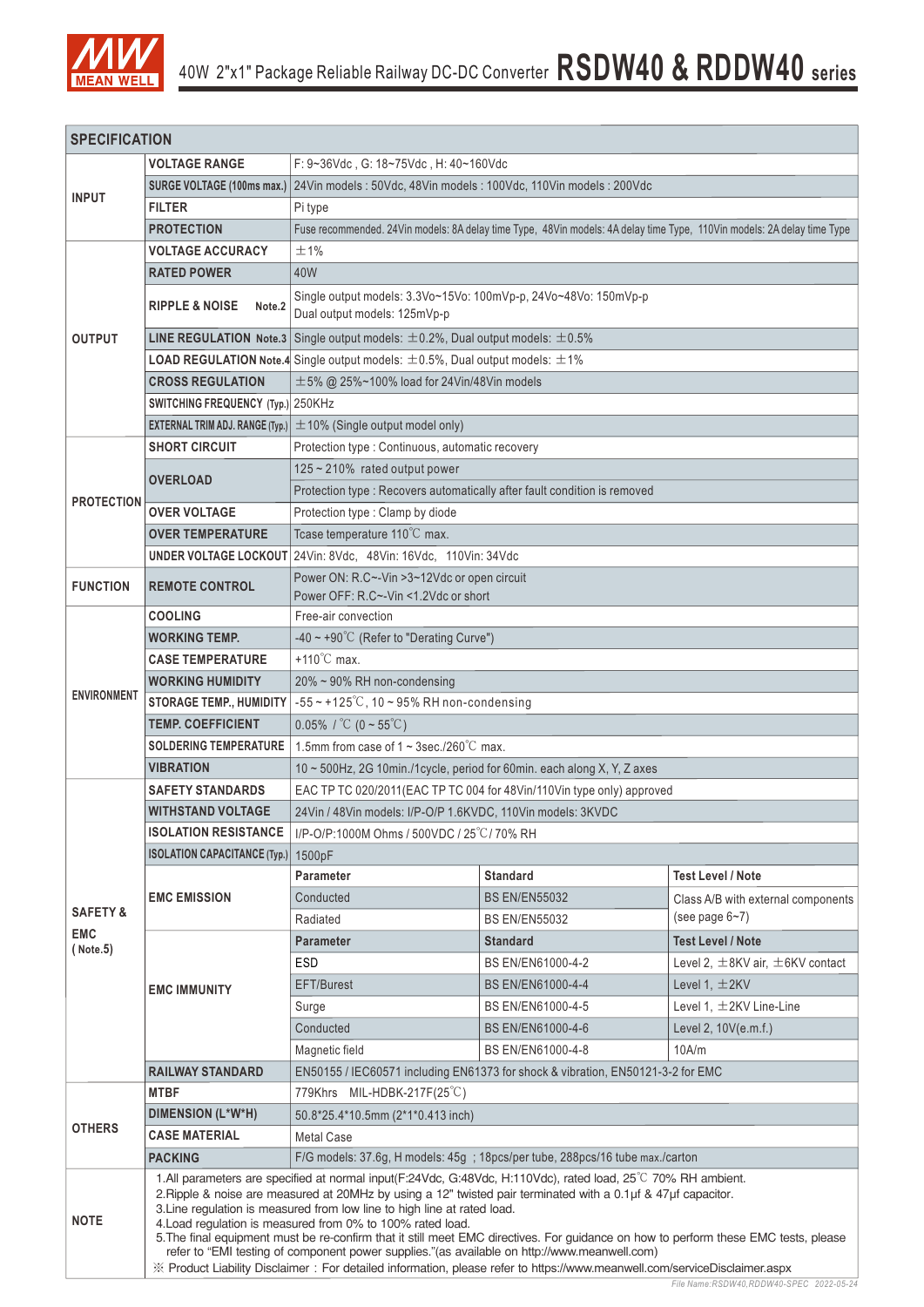

#### **External Output Trimming**

In order to trim the voltage up or down one needs to connect the trim resistor either between the trim pin and -Vo for trim-up and between trim pin and +Vo for trim-down. The output voltage trim range is  $\pm$  10%. This is shown in Figures 1 and 2:



Figure 1. Trim-up Voltage Setup





Table 1 – Trim up and Trim down Resistor Values

8.5KΩ

5.1KΩ

27KΩ

33KΩ

22KΩ

27KΩ

22KΩ

 $33K<sub>Ω</sub>$ 

22KΩ

30KΩ

 $22KΩ$ 

68KΩ

76.8KΩ

80.6KΩ

5.1KΩ

3.3KΩ

5.1KΩ

3KΩ

 $5.1K\Omega$ 

3.3KΩ

3KΩ

5.1KΩ

 $10KΩ$ 

10KΩ

10KΩ

15.47KΩ

12.62KΩ

8.5KΩ

15.1KΩ

 $15.47K\Omega$ 

12.62KΩ

15.1KΩ

15.47KΩ

38KΩ

86KΩ

182KΩ

Model No. | Vout | Vref | R1 | R2 | R3

1.24V

2.50V 1.24V

1.24V

2.50V

1.24V

2.50V

1.24V

2.50V

2.50V 2.50V

2.50V

#### **1. The value of Rtrim**-**up defined as:**

$$
R\textrm{trim} - \textrm{up} = \frac{aR2}{R2-a} - R3, a = \frac{V\textrm{ref}}{V\textrm{o}'\textrm{-}V\textrm{ref}} \times R1
$$

For example, to trim-up the output voltage of 5.0V module (RSDW40F-05) by 10% to 5.5V, Rtrim-up is calculated as follows:

RSDW40F

RSDW40G

RSDW40H

$$
V_0' = 5.5V
$$
  
Vert = 1.24V

$$
R1 = 15.47 K\Omega
$$
  
\n
$$
R2 = 5.1 K\Omega
$$
  
\n
$$
R3 = 33 K\Omega
$$
  
\n
$$
a = \frac{Vref}{V_0/V_0f} \times R1
$$

$$
= \frac{1.24}{5.5 - 1.24} \times 15.47 =
$$

$$
R\textrm{trim} - \textrm{up} = \frac{aR2}{R2-a} - R3
$$

$$
= \frac{4.503 \times 5.1}{5.1 - 4.503} - 33
$$

$$
= \frac{22.9653}{1.225} - 33
$$

4.503

 $\frac{\text{bR1}}{\text{A} + \text{B}}$  – R3, b=  $\frac{\text{Vo}' - \text{Vref}}{\text{A} + \text{B}}$  × R2

$$
=\frac{22.0000}{0.597}-33
$$

$$
= 5.476 K\Omega
$$

**2. The value of Rtrim**-**down defined as:** 

 $R$ trim – down =  $\frac{DN}{R1-b}$  – R3, b=  $\frac{VD - v}{V_{rel}}$ 

Note:

1.Rtrim-up, Rtrim-down is mean trim resistor, please check the formula.

3.3V

 $5V$ 

12V

3.3V

15V

5V

12V

15V

5V

 $12V$ 

24V

48V

2.a & b: user define parameter, no actual meanings.

3.Vo′ is target trim voltage.

4.Value for R1, R2, R3 and Vref refer to below table.

For example, to trim-down the output voltage of 5.0V module (RSDW40F-05) by 10% to 4.5V, Rtrim-down is calculated as follows:

 $=\frac{4.5 - 1.24}{1.24} \times 5.1 = 2.629 \times 5.1 = 13.408$  $\frac{13.100 - 13.11}{15.47 - 13.408}$  - 33  $b = \frac{v_0 - v}{V_{\text{ref}}}$  $R$ trim – down =  $\frac{DR1}{R1-b}$  – R3  $V_0' = 4.5V$  $V_{ref} = 1.24V$  $R1 = 15.47 KΩ$  $R2 = 5.1 KΩ$  $R3 = 33K\Omega$  $\frac{31.1211}{2.062} - 33$ 67.592KΩ =  $= \frac{13.408 \times 15.47}{1}$  $= \frac{207.4217}{2.225}$  $\frac{V_0 - V_{ref}}{V}$  × R2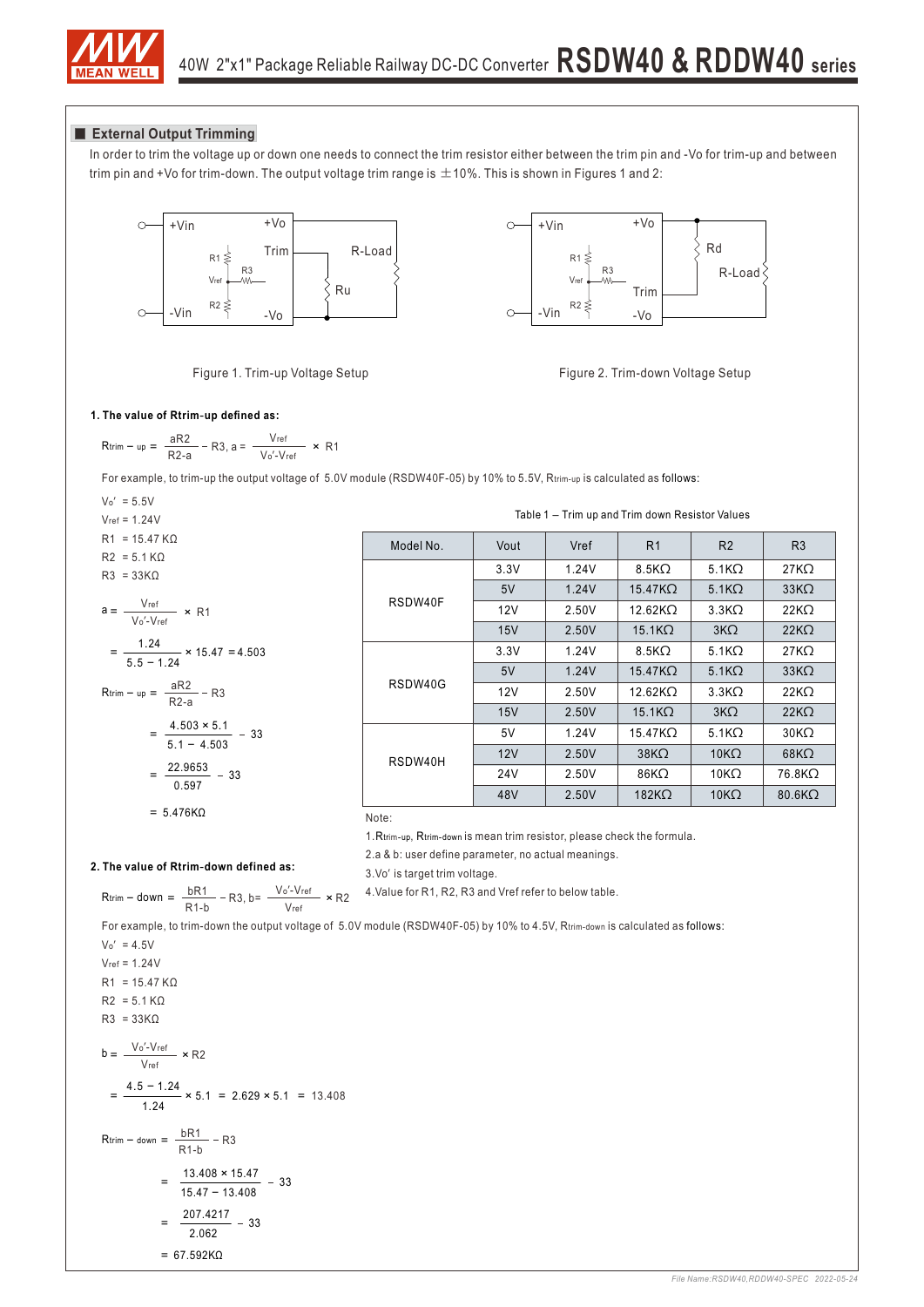

## **Mechanical Specification**

- ‧All dimensions in mm(inch)
- Tolerance:  $x.xx \pm 0.35$ mm $(x.xxx \pm 0.013")$
- Pin size is: $1 \pm 0.1$ mm (0.04" $\pm 0.005$ ")



## **Plug Assignment**

| Pin-Out |                             |                         |  |  |  |  |  |  |  |  |
|---------|-----------------------------|-------------------------|--|--|--|--|--|--|--|--|
| Pin No. | RSDW40<br>(Single output)   | RDDW40<br>(Dual output) |  |  |  |  |  |  |  |  |
|         | $+V$ in                     | $+V$ in                 |  |  |  |  |  |  |  |  |
| 2       | -Vin                        | -Vin                    |  |  |  |  |  |  |  |  |
| 3       | Remote ON/OFF Remote ON/OFF |                         |  |  |  |  |  |  |  |  |
| 4       | +Vout                       | +Vout                   |  |  |  |  |  |  |  |  |
| 5       | -Vout                       | Common                  |  |  |  |  |  |  |  |  |
|         | Trim                        | -Vout                   |  |  |  |  |  |  |  |  |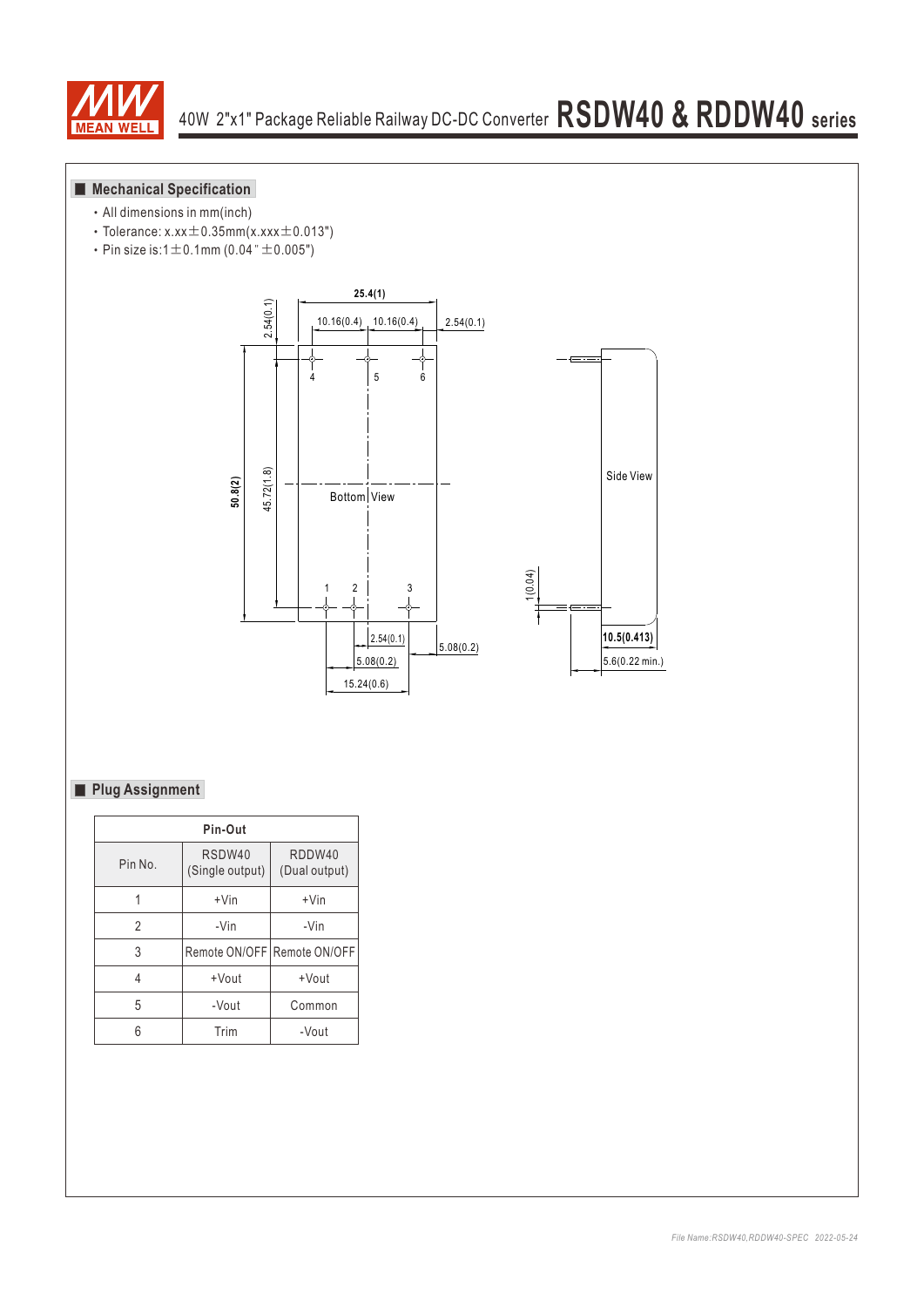

## **Derating Curve**

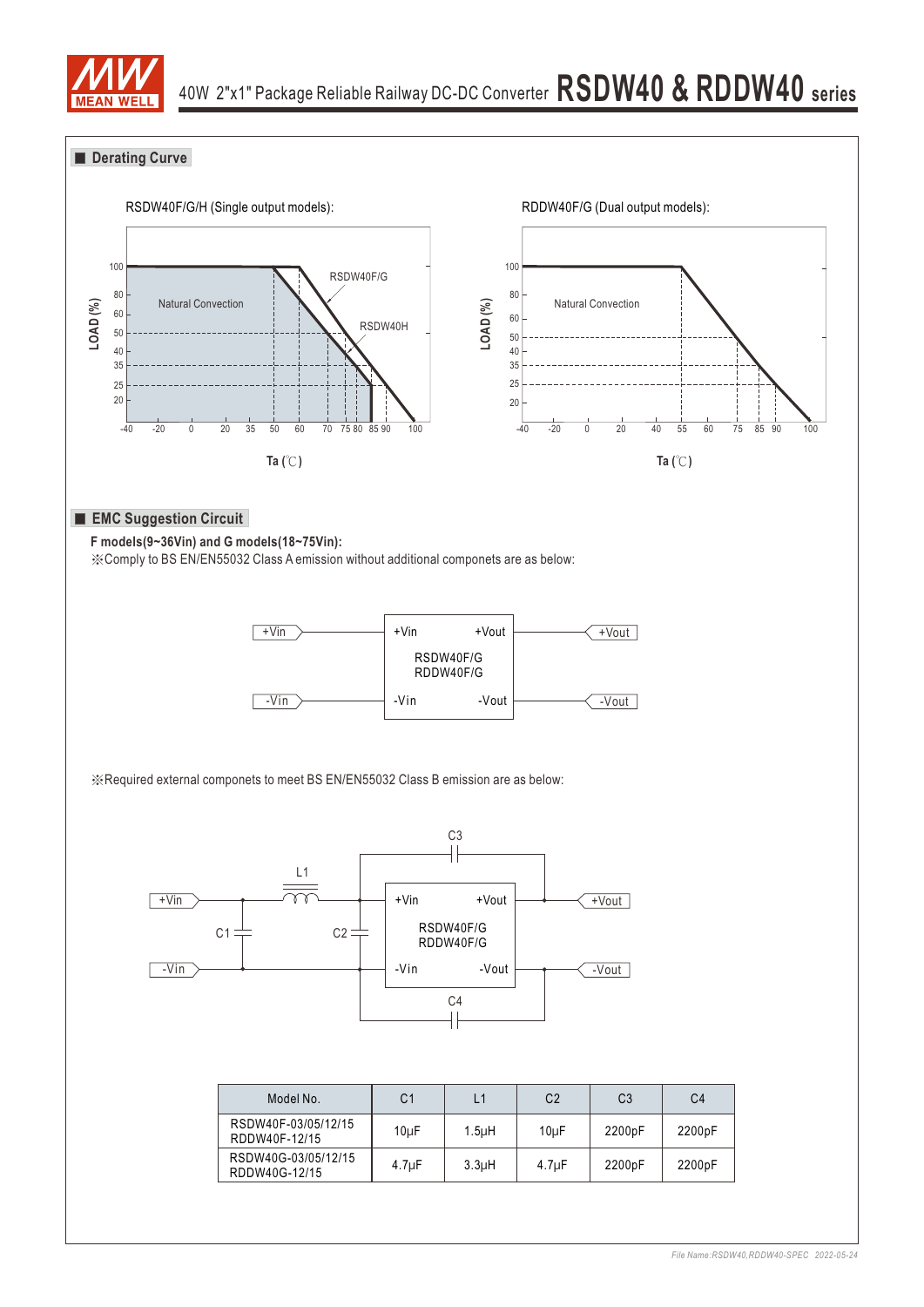

### **H models(40~160Vin):**

※Required external componets to meet BS EN/EN55032 Class A emission are as below:



| Model No.          |      |           | C <sub>2</sub> | $\sim$<br>0J | C4                          | Ui. | C6                      | ا با | C8 | C9 | C10 | C11 | C12                                                                   |
|--------------------|------|-----------|----------------|--------------|-----------------------------|-----|-------------------------|------|----|----|-----|-----|-----------------------------------------------------------------------|
| RSDW40H-5/12/24/48 | 68uH | $0.68$ uH | $0.68$ uH      |              | $0.68$ uH $0.68$ uH $\vert$ |     | $ 0.68\mu H 0.68\mu H $ |      |    |    |     |     | $ 0.68$ µH $ 0.68$ µH $ 4700$ pF $ 4700$ pF $ 4700$ pF $ 4700$ pF $ $ |

※Required external componets to meet BS EN/EN55032 Class B emission are as below:



| Model No.         |                   | C1 | C2 | C <sub>3</sub> | C4 | C5 | С6 | C8 | C <sub>9</sub> | C10 | C <sub>11</sub> | C <sub>12</sub> | C <sub>13</sub> | C <sub>14</sub>                                                                                                    | C <sub>15</sub> | C16  |
|-------------------|-------------------|----|----|----------------|----|----|----|----|----------------|-----|-----------------|-----------------|-----------------|--------------------------------------------------------------------------------------------------------------------|-----------------|------|
| RSDW40H-<br>05/12 | 68uH 2.2mH 0.68uF |    |    |                |    |    |    |    |                |     |                 |                 |                 | 0.68µF 0.68µF 0.68µF 0.68µF 0.68µF 0.68µF 0.68µF 0.68µF 0.68µF 0.68µF 4700pF 4700pF 4700pF 4700pF  470P   47pF     |                 |      |
| RSDW40H-<br>24/48 | 68uH 2.2mH 0.68uF |    |    |                |    |    |    |    |                |     |                 |                 |                 | 0.68µF   0.68µF   0.68µF   0.68µF   0.68µF   0.68µF   0.68µF   0.68µF   0.68µF  4700pF 4700pF 4700pF  4700pF  33pF |                 | 33pF |